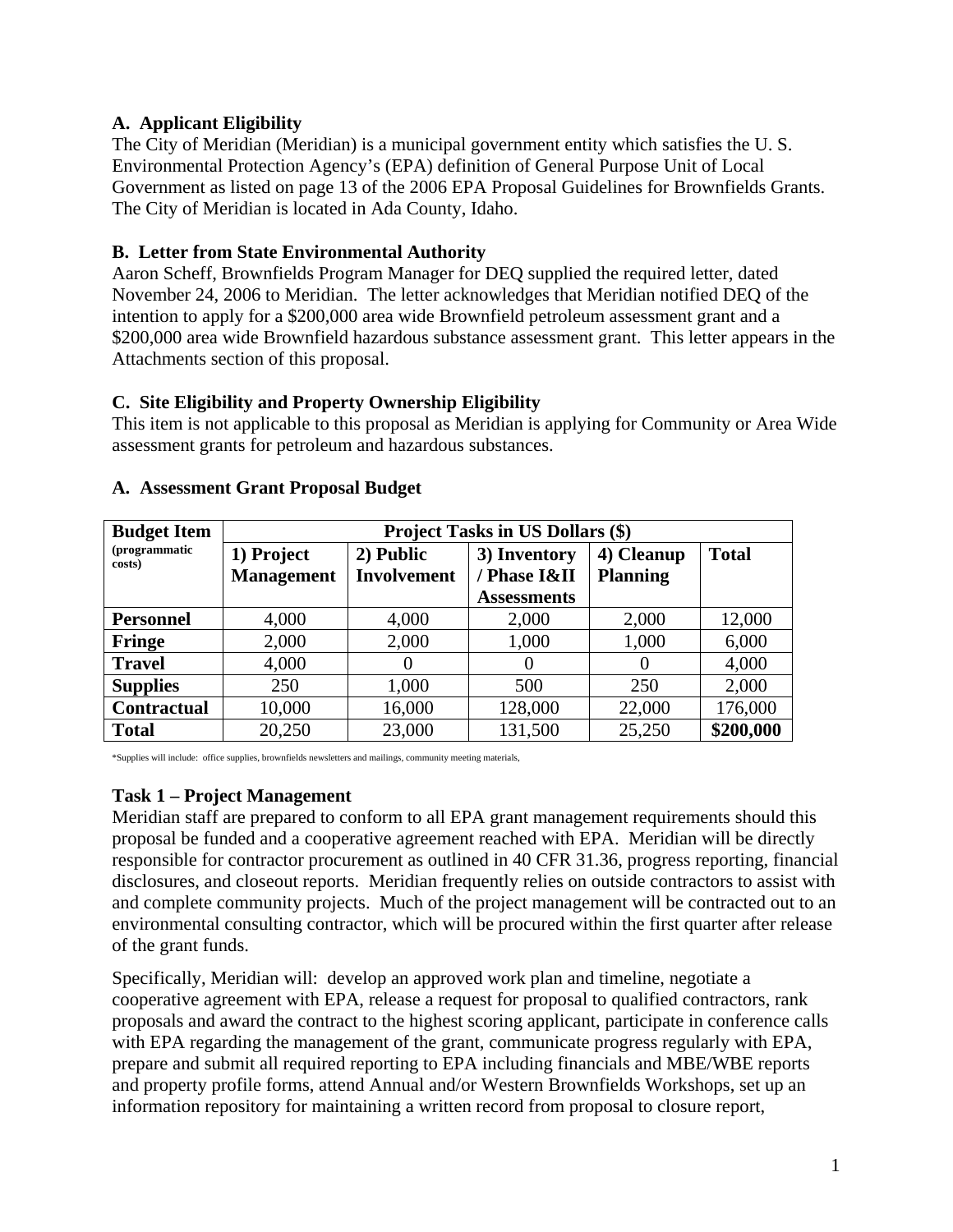coordinate with the Idaho Department of Environmental Quality (DEQ) Brownfields Program staff.

# **Task 2 – Public Involvement**

Meridian and its contractor will work closely with DEQ, EPA, and the project partners listed in Section  $\overline{F}$  of this proposal to develop an approved Community Involvement Plan (CIP). The goals of the CIP include: encouragement of public involvement in the inventory, assessment, and cleanup planning process, communication of Program plans and milestones to the general public, solicitation of Brownfield properties for the inventory, public input into the prioritization of sites to be assessed, and soliciting and addressing community concerns with regard to Brownfields, growth, and revitalization within Meridian.

Meridian and its contractor will set up and advertise the availability of an information repository and informational Web site, develop and distribute informational fact sheets, and will designate a spokesperson for the Meridian Brownfield Assessment Program (Program). Fact sheets will be developed and distributed at the start and conclusion of the Program at a minimum, with additional fact sheets to be developed at the completion of each phase of the Program. Fact sheets will be written at a sixth to eighth-grade reading level and distributed to residents within the affected community. Individual fact sheets will be prepared and distributed at the conclusion of any site-specific assessments conducted with these grant funds.

Meridian, its contractor, and the partners listed in Section F of this proposal will conduct and participate in public meetings in support of this assessment grant. Public meetings will be held at the beginning and the conclusion of the cooperative agreement, with additional Program status meetings convened as necessary. In addition to holding question and answer sessions at the public meetings, questionnaires will be distributed to and additional follow up interviews conducted with parties interested in further participating in the public involvement process. Since there is a portion of the affected community that speaks Spanish as their primary language, interpreter services will be made available on request.

#### **Task 3 – Inventory and Assessment**

MDC staff, Meridian's contractor, the City of Meridian, interested members of the public, DEQ, the local chapter of Retired Service Volunteers (RSVP), and other partners listed in Section F will solicit Brownfield candidate site submittals for properties within MDC's jurisdiction. Site submittals will be screened by a committee composed of Program partners, including DEQ, to make sure they fit the definition of a Brownfield. Brownfields will be included on the Program's Brownfield inventory, which will be shared with Program partners. Landowner participation in the inventory will be voluntary.

Once the inventory is complete, properties will be prioritized for assessment based on a number of factors including eligibility, readiness for revitalization, community need, and public benefit. Sites will receive Phase I or Phase II assessments as appropriate. Site assessments will conform to the American Society for Testing Materials (ASTM) standards and satisfy requirements listed in EPA's proposed All Appropriate Inquiry (AAI) guidance. Meridian understands that hazardous substance assessment grant funds may only be expended on sites that fit the hazardous and/or controlled substance definition, including sites that have commingled petroleum and hazardous substance contamination. Funds from this grant proposal will not be expended on sites contaminated (or suspected to be contaminated) only with petroleum. Meridian plans to devote at least 65% of this grant directly to inventorying and assessing properties. It is expected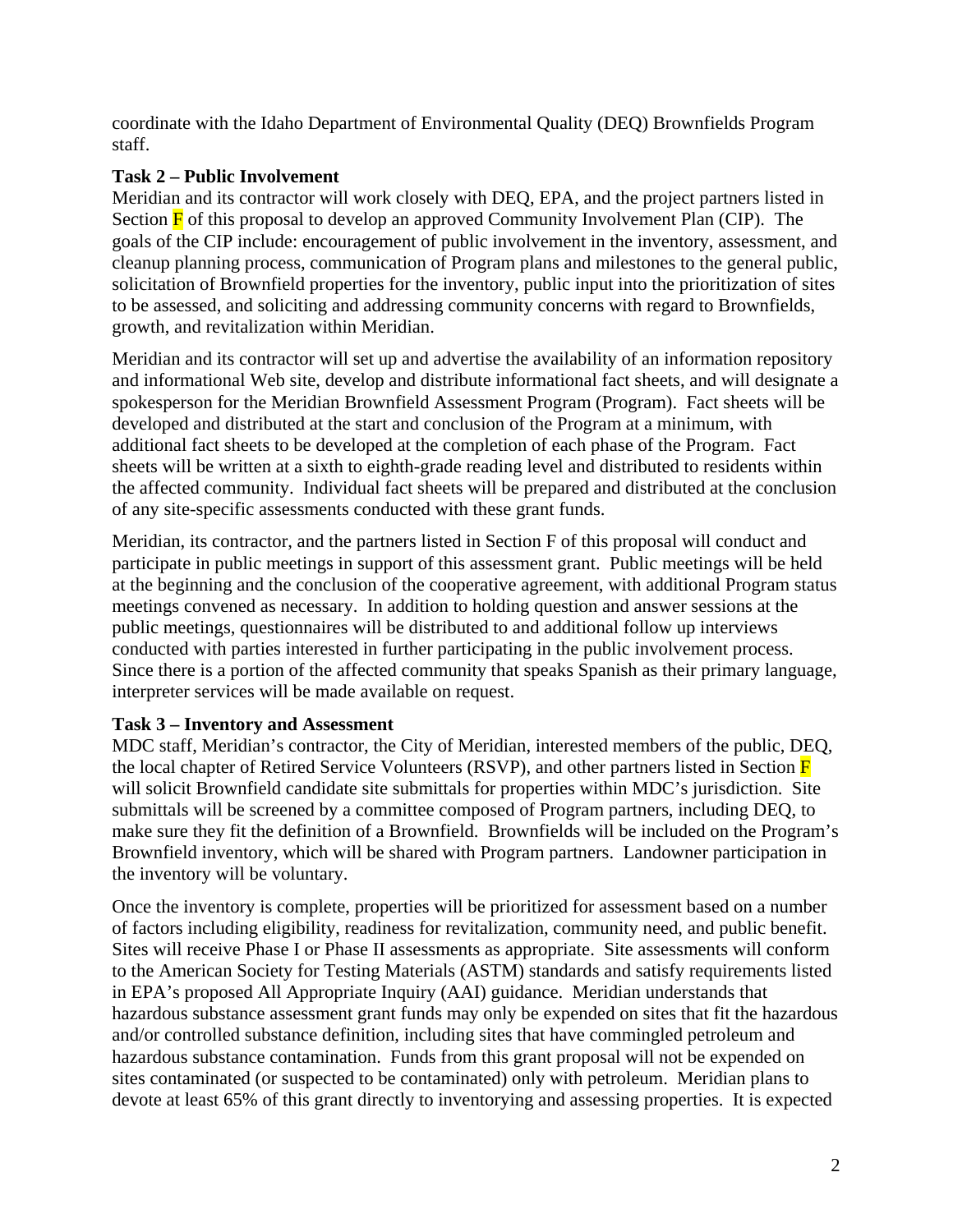that the vast majority of the funds devoted to this task will go toward assessment of properties rather than inventorying. Meridian plans to take advantage of RSVP volunteers and DEQ's Brownfield inventory to develop its initial Brownfield inventory, leaving much of this task's budget free for assessment.

Prior to conducting a Phase II site assessment, Meridian's contractor will develop and submit a Quality Assurance Project Plan (QAPP) and submit it to EPA for approval. Meridian's contractor will also prepare and submit the proper site eligibility determinations to EPA along with a completed Property Profile Form (PPF), a National Historic Preservation Act (NHPA) determination, and an Endangered Species Act (ESA) determination. PPF's and site eligibility determinations will also be submitted to EPA prior to conducting Phase I site assessments.

#### **Task 4 – Cleanup Planning**

For each site assessed with a Phase II assessment, Meridian's contractor will conduct a risk analysis using DEQ's Risk Evaluation Manual (REM) and develop an Analysis of Brownfield Cleanup Alternatives (ABCA). The REM analysis and the ABCA will appear in site assessment reports detailing the extent and magnitude of hazardous substance contamination at assessed sites. Other components of the site assessment reports will include comparison of results with appropriate state and federal cleanup standards, exposure pathways and receptors, type of contamination, media impacted, and figures and maps. Copies if these reports will be submitted to DEQ for review and comment. Summaries of reports ABCA and REM analyses will be made available to the public as well as potential property purchasers and developers. Meridian will work with local landowners of contaminated properties and other stakeholders to devise cleanup and redevelopment plans. Those involved in cleaning up and redeveloping contaminated properties will be encouraged to participate in the DEQ's Voluntary Cleanup Program (VCP) and seek cleanup funding from the Reuse Idaho Brownfields Revolving Loan Fund (RIBC RLF).

# **B. Community Need**

1. Meridian, a suburb of Boise, Idaho is in the heart of the Treasure Valley and one of Idaho's fastest-growing cities. One third of all of Idaho's population resides in the Treasure Valley. Meridian has been the fastest growing city in Idaho since 1994, with the population nearly tripling between 1990 (11,958 people) and 2000 (34,919 people) according to the US Census Bureau, a 314% increase in population over 10 years. COMPASS, an Idaho Community Planning Association, already has an estimated population in Meridian of 66,565. Over 175,000 people live within a 7-mile radius of Meridian and over 330,000 people live within a 12.5-mile radius of downtown Meridian (Meridian Development Corporation). According to the Meridian Planning and Zoning Department, less than 5% of existing land dedicated to high density residential (50% of residential property is considered low to very low density residential, [City of Meridian 2000]). Meridian has become a center of commercial and residential development.

Because Meridian is a suburb of Boise, 1000's of residents commute to Boise each day to work mostly in personal cars. Traffic through Meridian and the surrounding area has quadrupled in the last five years (find reference). According to Idaho DEQ the Treasure Valley is subject to some of the most severe wintertime inversions in the intermountain West. The air quality issues spurred DEQ to partner with the Idaho Council on Industry and the Environment to organize the *Governor's Conference on Air Quality in the Treasure Valley: Practical Paths to Clean Air in 2003.* Need some statistics here. There is a huge need for alternative transportation for Treasure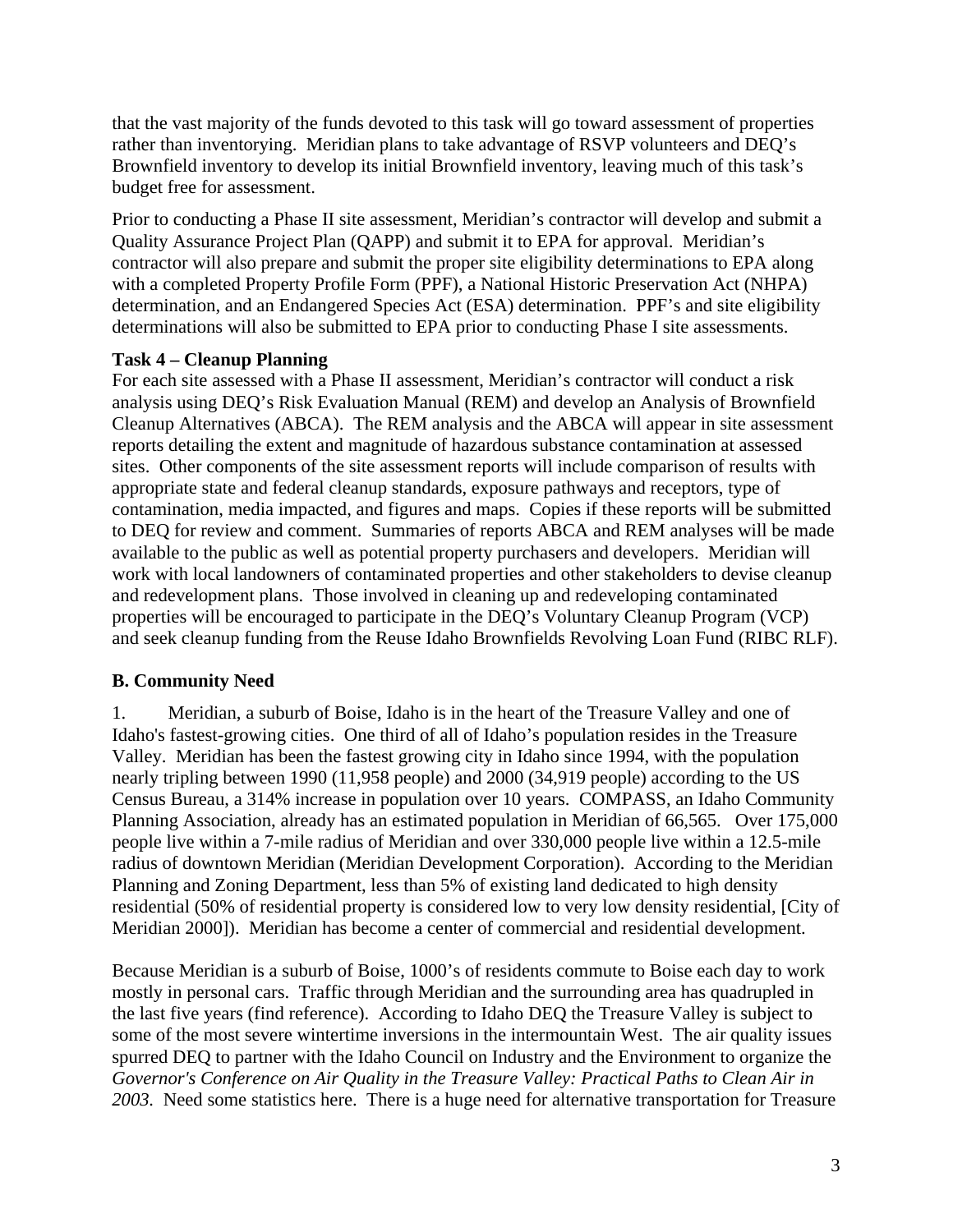Valley in terms of reducing air emissions, traffic safety, and providing cost effective and reliable transportation for low income and minority populations. Currently, there is about one car for every two people in Ada County.

Realizing that Public transportation is an important component of both economic success and improving air quality, the Valley Regional Transit in conjunction with other organizations have completed a *Light Rail Corridor Study*. The center of the Meridian urban renewal district is identified as a station hub of a light rail system servicing the Treasure Valley. In support of the light rail transformation and in an effort to reduce sprawl, high density mixed residential/commercial is planned for the area. MDC has a plan to modify an existing road into a walking path eventually ending at the light rail depot.

Meridian's median existing home price is \$173,500 (April 2005) and the median new home price is \$224,200 (April 2005, Idaho Department of Commerce and Labor). According to the Idaho Department of Commerce and Labor (ICL), Meridian's per capita income (\$29,100) is nearly \$2,000 less than the national average (\$30,906) and the 2000 cost of living index gain was 32% compared with a national average of 25% (Idaho Department of Commerce and Labor). The US Department of Housing and Urban Development has determined that any householder paying more than 30% of its income for housing is paying an excessive amount for housing. In 2000 about 20% of all owner households paid more than 30% of its monthly income for housing and more than 32% of renters paid an excessive amount in 2000 (City of Meridian Comprehensive Plan 2002). Many of Meridian's employment opportunities are weighted toward low-paying retail and service jobs. Combined these sectors account for 61% of the Meridian's private sector employment.

This lower than average earning power coupled with the 26% increase in home prices over the past year is contributing to the sprawl of cheaper houses into the outskirts of Meridian and the need for affordable housing in the cities core downtown area. According to ICL, Meridian's unemployment rate is 4.2% and the female labor participation rate is 65%. According to Meridian's Comprehensive Plan (July 2002), land in the partially developed outskirts of town is less expensive than land with existing structures and infrastructure in the core of Meridian. Consequently, more development is occurring on the fringes of town than in the core. This results in core buildings sitting vacant, abandoned, and blighted as Meridian continues to sprawl on to formerly agricultural land.

2. The Urban Renewal Area (URA), the area surrounding and including Old Town and the downtown core, is lagging behind other neighborhoods of Meridian. Assessment and redevelopment of properties in the URA will directly reduce threats to the health and welfare of this disadvantaged and culturally sensitive portion of Meridian. Redeveloping the several acres of blighted, underused land in this area will directly improve the visual aesthetics of the neighborhood and draw additional developer interest and investment in this part of town. One of the greatest potential benefits of redevelopment will be the creation of jobs, retail, housing, and recreation created close to where residents of the URA live. Providing additional jobs to these residents may lower the unemployment and poverty rate and improve the quality of life for residents in the area. Additionally, creation of mixed use developments in conjunction with the proposed Municipal Complex, Community Center, and public open space will provide opportunities for families to live, work, and recreate within the URA, thereby reducing sprawl.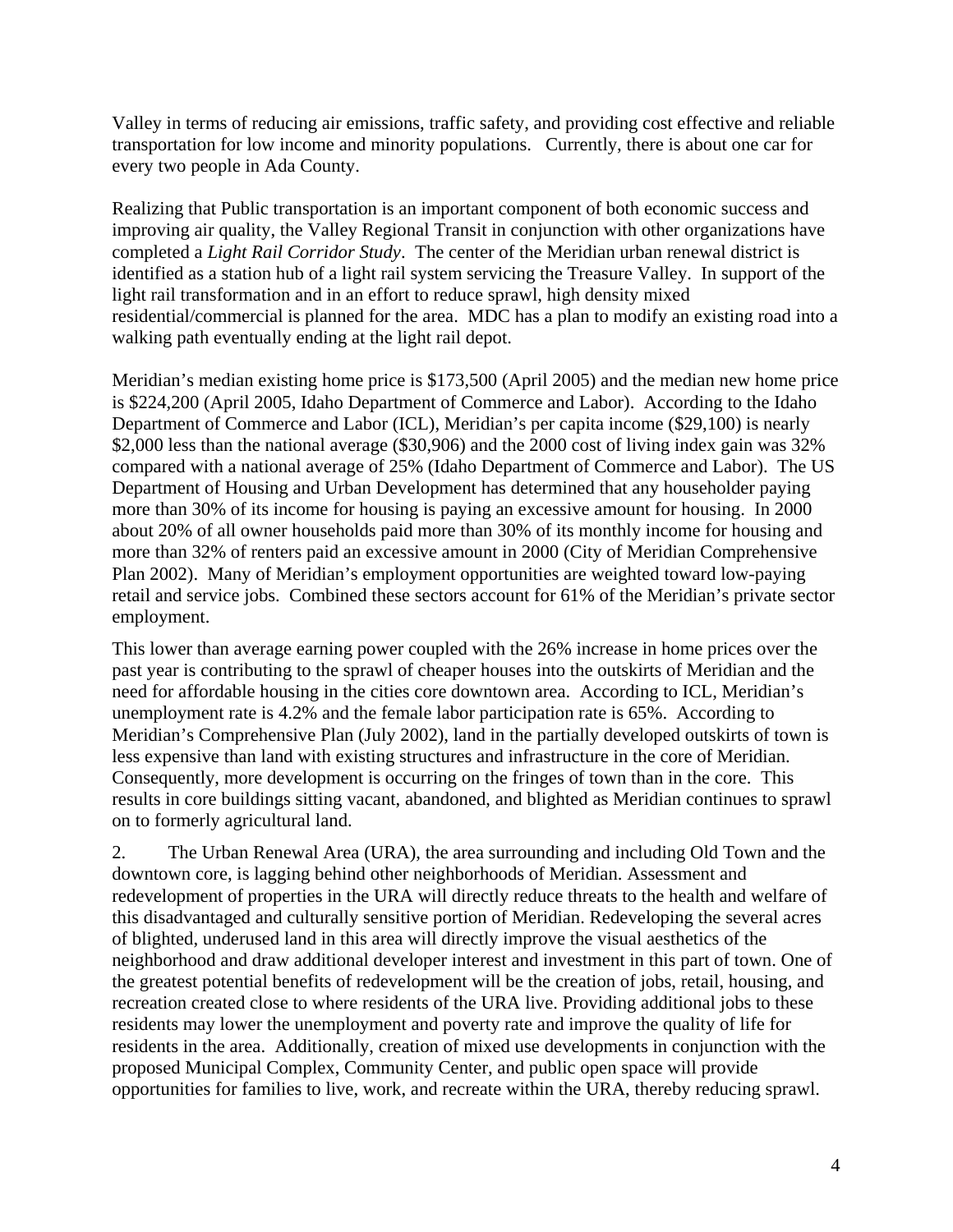Also, residents and visitors to the URA will benefit from the reduction of blighted properties which currently dot the URA landscape and paint an aesthetically depressing vision of downtown.

3. In the 2002 Downtown Meridian Urban Renewal Area Urban Renewal Eligibility Report, McKibben and Cooper Architects determined that there were a number of under-develop properties in the area of Meridian Road and the I-84 corridor as well as areas on Meridian Road and Gem Avenue (near the heart of downtown) as well as the Union Pacific Rail Corridor area. The report concluded that the under-developed, empty commercial structures and aging industrial properties have contributed to the stagnation of development in the URA while at the same time, encouraging suburban strip areas which produce urban and suburban sprawl. Uneven growth such as this adversely affects the sound growth of the City because it distorts the City's capital improvement programming with attempts to catch up with the unmet infrastructure needs. Older commercial and industrial areas suffering from real or perceived contamination are more difficult to market and redevelop and often fall into disrepair or blight. These properties decrease in value and cause a reduction of property and other taxes and thus tend to become economic and environmental liabilities for Meridian. The URA as determined in the 2002 Downtown Meridian Urban Renewal Area Urban Renewal Eligibility Report (McKibben and Cooper Architects) has become a modest health, safety, and economic liability because of deteriorating and empty properties, many of which are considered Brownfields. These conditions represent a threat to the public welfare, prosperity and safety of the community.

Meridian's least economically gifted residents live in the URA near the most Brownfield sites. They must live where they can afford to and all too often it is in areas where Brownfield properties exist. They can not afford to live in the new subdivisions outside of the URA due to the explosive rise in housing costs. Environmental contamination or the perception of contamination plays a large role in the lack of interest in investment within the URA. The fear created by environmental contamination results in development of previously agricultural land on the outskirts of town, lending institutions backing away from Brownfield property deals, and ultimately devalued / vacant / blighted property.

An example of how Brownfields assessments have successfully worked in this renewal district is the recent EPA and DEQ TBAs of the Meridian Creamery. This 2-acre parcel was undeveloped due to concerns of environmental issues associated with it. As a result of the information generated by the assessment, investors now have quantified the unknown environmental risk and have invested more than \$1.5 Million in the project. The site will be the new home to the City of Meridian as well as a mixed use redevelopment site with office, retail, housing, and restaurants.

However, at the same time, the assessment of the Creamery yielded information suggesting petroleum and hazardous substance contamination within the downtown core, which is traveling onto the Creamery and other properties from as yet, unknown sources. This perception of contamination downtown will persist and hinder investment within the URA until the source of the contamination is discovered and the impacts quantified. Finally, DEQ has at least twenty six sites within the URA listed on its remediation site finder and a record of 64 underground storage tanks (USTs). Comparisons between the tanks DEQ is aware of in a community and the actual number of USTs indicate that there are generally between five and ten times as many tanks in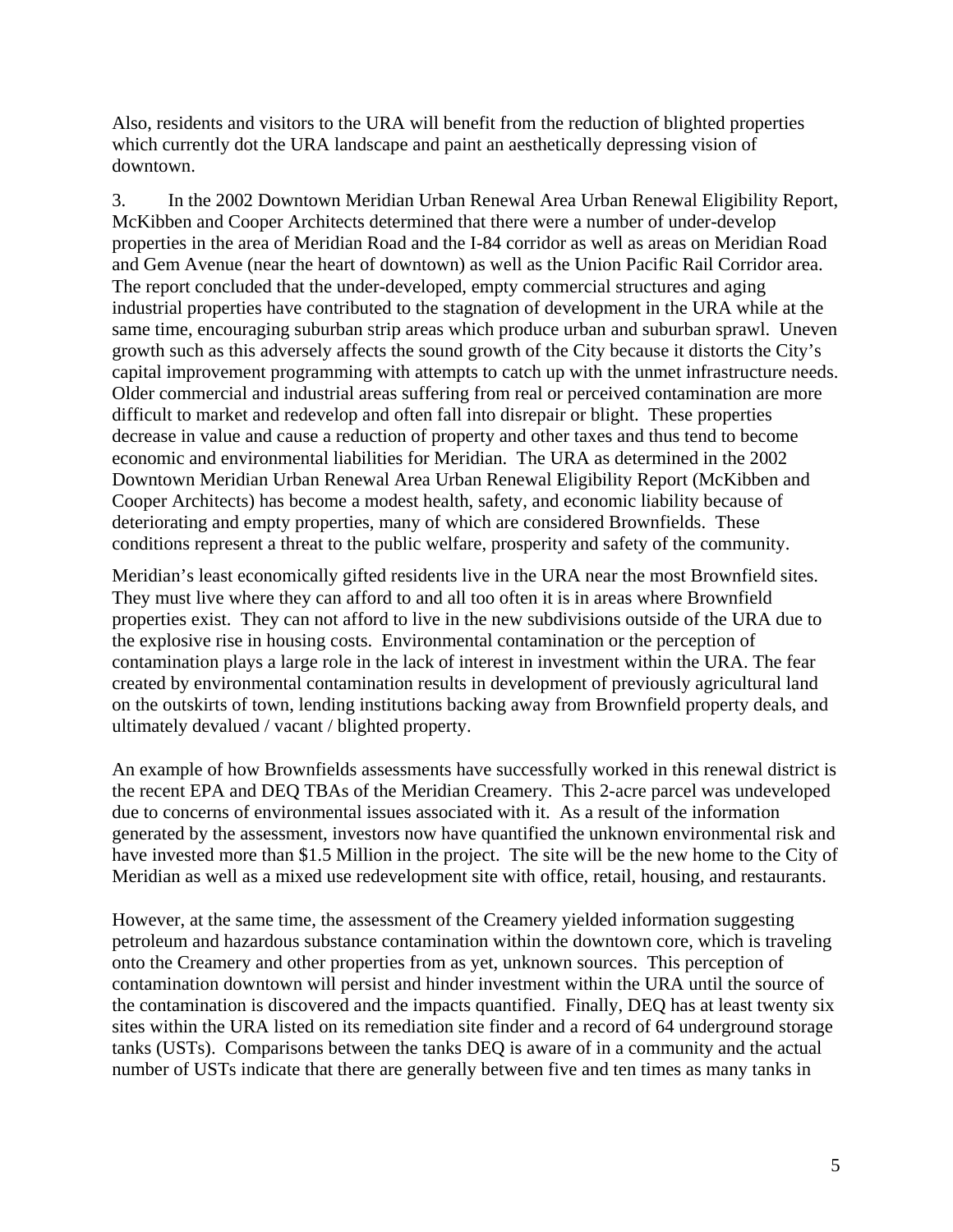existence above what DEQ notes in its files (according to historical reports conducted by Stravens Inc. in north Idaho and the CCDC inventory for downtown Boise).

# **C. Site Selection Process**

1. Meridian chose to apply for the community-wide assessment grant in order to serve as many residents as possible. While the majority of the anticipated Brownfield sites requiring assessment are anticipated to be within or adjacent to the 660-acre URA, it is recognized that some Brownfield properties will fall outside of the URA, yet still within Meridian's jurisdiction. Sites will initially be selected for inclusion on the Brownfield inventory by analyzing whether or not the proposed property fits the EPA definition of a Brownfield. Additionally, properties will be listed on the public inventory based on owner permission. The inventory will be developed utilizing the Program's partners (listed in Section F), property owners, real estate agents, developers, and the general public.

Meridian will choose potential sites based on the following criteria: properties that are underutilized, vacant, or abandoned, properties that have known or perceived contamination which is hindering redevelopment, properties that have little or no current environmental assessment, properties that have developer interest or a solid reuse plan, properties that will add to the present amount of green/open/public space in Meridian, properties owned by public or non-profit entities and/or private entities who did not contribute to the contamination, sites that can be accessed for assessment, sites that have a reuse plan with measurable economic or social benefit and strong community support, sites that when assessed, cleaned up and redeveloped will address environmental justice issues, sites that have leveraged funds for redevelopment, sites with existing infrastructure, and sites that are eligible under Brownfields law.

The City of Meridian worked closely with DEQ and EPA on a past Targeted Brownfield Assessment (TBA) for the Meridian Creamery and learned a great deal about site and applicant eligibility issues for Brownfield assessments. Meridian will continue to work closely with DEQ and EPA in order to identify and assess sites eligible for Brownfields funding. EPA Region X has developed eligibility screening tools for assessments at hazardous waste and petroleum sites. Meridian and its contractor will utilize this screening tool and submit an eligibility determination request to DEQ and/or EPA for each site to be assessed. Also, prior to any sample collection, Meridian's contractor will submit a site specific QAPP for EPA approval.

2. Meridian has identified some eligible Brownfield properties in its URA and along the formerly active Union Pacific Railroad Corridor, but these efforts have not been systematic in their approach due to lack of funding for inventory efforts. After the completion of the 2002 Economic Feasibility Meridian Urban Renewal Area (Eberle Consulting), the MDC developed an inventory of twenty three sites with good probability of redevelopment between 2005 and 2010. At least 20 of these sites would be considered Brownfields. Also, in its 2002 Downtown Meridian Urban Renewal Area Urban Renewal Eligibility Report, McKibben and Cooper Architects determined that there were a substantial number of deteriorated or deteriorating structures (many of them vacant) within the URA. Real and perceived contamination was associated with many of the properties and structures identified in this report and the properties seemed to radiate out from chronic, blighted Brownfield properties such as the Meridian Creamery and other Brownfields located on or near the Union Pacific Railroad Corridor. Most of these properties handled, stored, or generated hazardous substances (cleaners, print shops,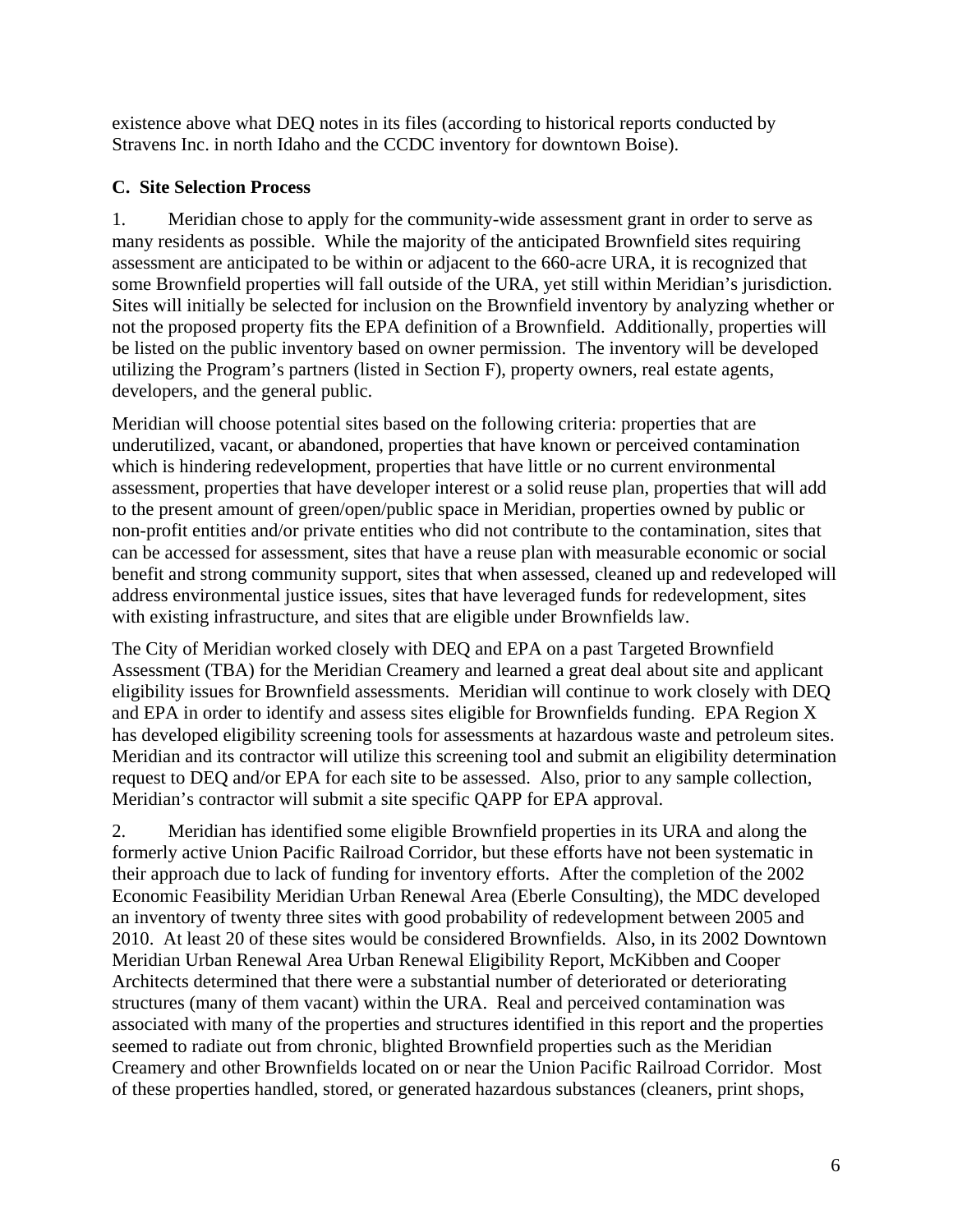agricultural chemical storage/distribution, gasoline service stations, etc). DEQ has a list of twenty six properties that are currently have been or are currently under active remediation. As many of these properties are underutilized or vacant, they fit EPA's definition of a Brownfield. Meridian also benefited from a TBA for the Meridian Creamery which was recently purchased as a result of the information obtained from that assessment. However, the assessment results from this TBA indicated the presence of off-site contributors to the detected contamination. Contaminants detected from off-site sources consisted of heavy metals, polycyclic aromatic hydrocarbons, petroleum, and other hazardous substances. The sources of this contamination have not been discovered to date. Finally, DEQ's database indicates the presence of 64 USTs at 24 facilities in Meridian. While it is assumed the USTs are/were used for dispensing petroleum and petroleum products (and therefore not under consideration for this hazardous substance grant) that information would need to be verified by a site visit and records search.

3. Aside from properties along the Union Pacific Corridor, which Meridian is negotiating potential ownership with the federal government, most of the properties Meridian anticipates assessing will be privately owned. Meridian plans to utilize its CIP to educate private landowners about the benefits of granting access to Meridian and its contractor for Brownfields assessment. DEQ has canned presentations about the pros and cons of allowing access for site assessments. The presentation outlines the protections available to landowners who cooperate with assessment programs as well as the potential liabilities for not assessing known or suspected contamination. DEQ volunteered to assist Meridian in its outreach efforts to encourage landowners to grant site access. Meridian will point to the Meridian Creamery assessment as an example of success in this arena. The former owners attempted to sell the property for over a decade with an incomplete site assessment. Once EPA and DEQ were granted access to the property to complete the assessment, developers began bidding on the property and it was recently sold. Developers are moving into the Idaho market specifically looking for Brownfield properties to develop. The City plans to educate not only landowners, but also real estate agents, prospective purchasers, and lending institutions about the benefit of granting access for Brownfield site assessments. Another benefit Meridian can point out is the potential eligibility of RIBC RLF funds for sites that have completed assessments. Also, Meridian will inform Brownfield site owners and prospective purchasers that participation in DEQ's Voluntary Cleanup Program (VCP) requires a completed assessment. Liability protections offered by DEQ's VCP should prove to be a strong motivator for landowners to grant site access.

#### **D. Sustainable Reuse of Brownfields**

1-3: In-fill development and reuse of lands that have the perception of environmental contamination is a goal of the City of Meridian's Comprehensive Plan (July 2002). Brownfields, in particular the properties within the URA, provide a unique opportunity for improvement and sustainable reuse of lands in Meridian. We understand that high density housing in the URA is critical for the preservation of open space, resources, and cultural identity of Meridian. Also, high density housing in this area makes sense as it will be strategically located to public transportation, community services, and will positively impact property values as this area is currently blighted or underutilized. Reasons to encourage in-fill development of Brownfields include the reduction of resource consumption, improving the quality of life for residents, restoring the natural environment, good planning, increasing jobs and tax revenues.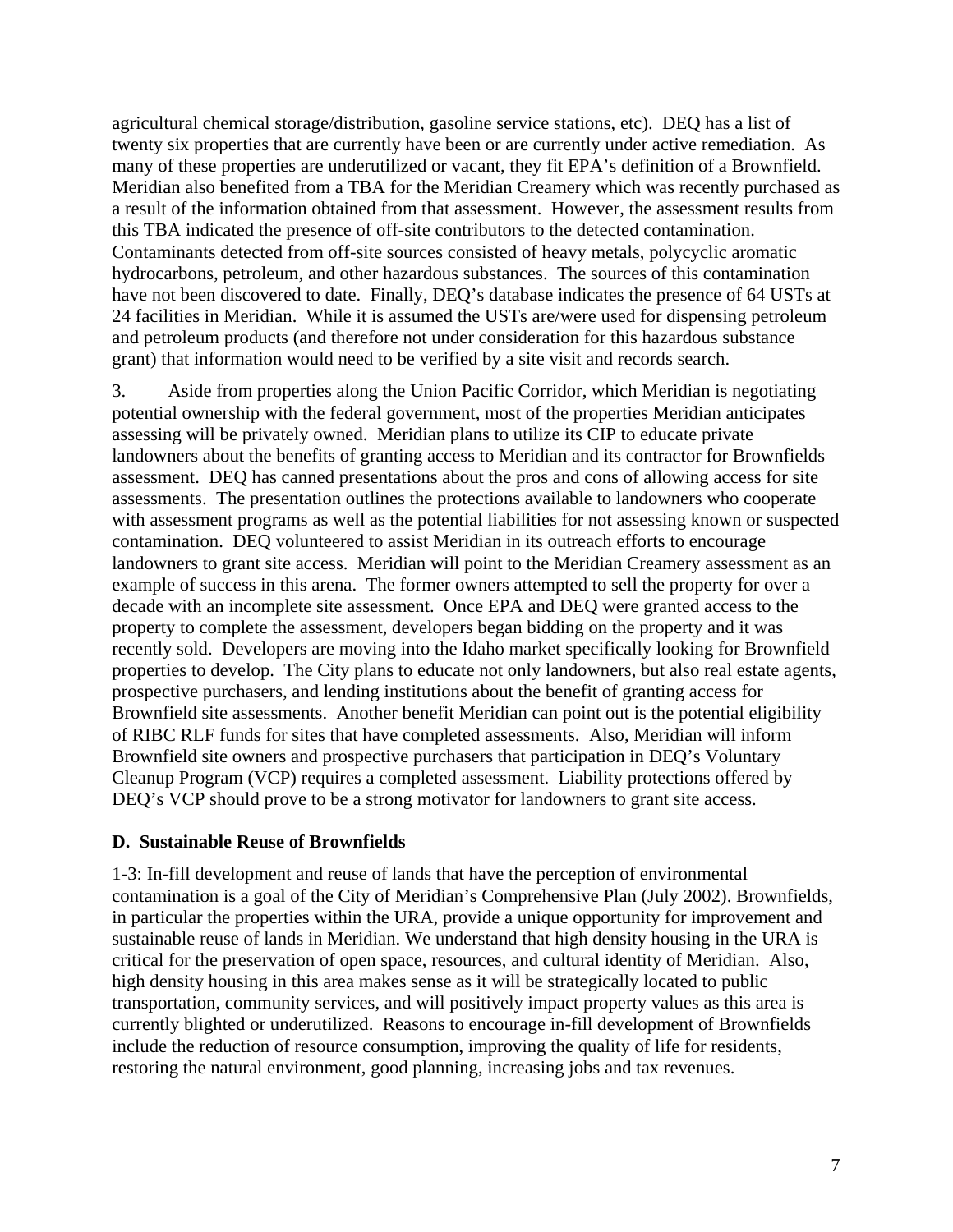Meridian is committed to the redevelopment of land near primary business, shopping, and residential districts in order to increase urban housing opportunities that will provide a planned residential community which fosters city center business. The Comprehensive Plan calls for building densities and building heights to foster connection rather than sprawl. This building philosophy directly results in less air pollution by vehicles traveling to and from work and shopping centers, less infrastructure extension, and more opportunity for improving the livability of Meridian.

Reuse of Brownfields central to the community will improve the quality of life for Meridian's residents by cleaning up contamination, planning for redevelopment consistent with the Comprehensive Plan, and creating additional public open space in the URA. Residents want to live and play in a vibrant, healthy, connected, well planned city. They want a prosperous, attractive downtown that reflects the local culture and provides ample opportunity for shopping, meeting, and recreating. Cleaning up and redeveloping Brownfields directly benefits the environment and the overall health of our community by removing environmental contaminants and redeveloping the property in a way that will prevent exposure to potential contaminants while offering additional recreational and pedestrian activities in the downtown core.

Redeveloping lands that have existing infrastructure makes good planning sense, reduces sprawl, reduces infrastructure maintenance expenses, and keeps redevelopment affordable. Redevelopment activities also create jobs close to where people live. Redevelopment of Brownfield properties provides much needed jobs in our community. Redevelopment also directly increases local and state tax revenues through increases in business, property, and personal income taxes. On one property, the Meridian Creamery, Brownfield assessment led to the creation of jobs for cleanup, construction, and tenant improvement. Once the building improvement is complete, it is estimated that this 2-acre parcel could be responsible for up to twenty full-time office and retail positions as well as the staff of a full scale restaurant.

Assessment and redevelopment of the URA is central to Meridian's Comprehensive Plan, economic development, and business recruitment strategies. The URA combines public services and park land with access to I-84 and Meridian's primary business corridor. With the exception of the URA, existing commercial districts are stretched across existing highway or railroad corridors. URA Brownfields redevelopment would fit with Meridian's urban planning and redevelopment goals, and provide property needed to recruit business to the area. Additionally, the Comprehensive Plan calls for a public open space increase from 1% of the land in the impact area to 9% by 2020. Meridian is considering exactions from developers to contribute towards public infrastructure that will be required as a result of development.

There is considerable owner, developer, and public interest in redeveloping the URA, especially the historic section of downtown known as Old Town. Some of the redevelopment will involve providing better access to affordable housing and additions and improvements to parks and public open spaces. A Comprehensive Plan was completed in 2002. As the environmental contamination problems are addressed using Brownfield funds, redevelopment will proceed using the Comprehensive Plan as a guide. Redevelopment of property in the URA will generate construction jobs and office/retail jobs as new businesses offices and shops are constructed and staffed.

MDC estimates that lands in the Old Town area could accommodate \$52 million in redevelopment projects once the perceived or real environmental issues are quantified. There are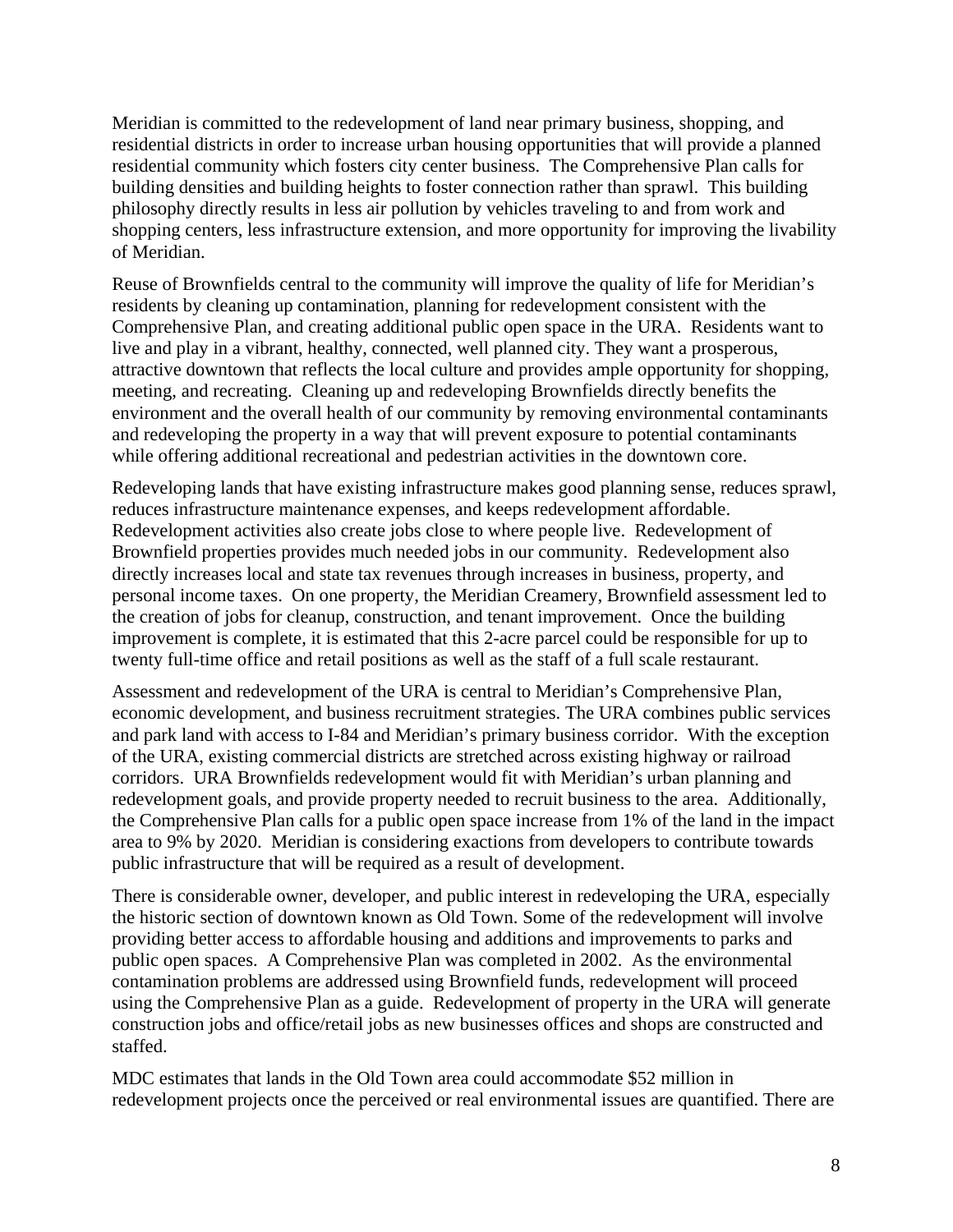plans to develop low to moderate income senior housing, mixed-use developments, other light commercial development, a Municipal Complex and more green space and parks in the renewal area. Final redevelopment plans for each Brownfield site will be based on the assessment data gathered using Brownfield funds. It will also depend on community input and support, particularly for those residents and businesses near the redevelopment area.

The primary reasons why the Brownfield assessments will target the URA specifically is that there is existing infrastructure in place to facilitate redevelopment, the area is central to downtown and very close to I-84, municipal buildings and agencies operate in this area of town, and there are important historic and community landmarks. The infrastructure includes public sewer and water, a high-traffic roadway, a Union Pacific Railroad spur line, power lines, gas lines, and phone lines. With the exception of the rail line, the infrastructure is accessible to all the properties in the URA. The infrastructure will provide options for redevelopment, attract developers, and allow for public transportation of workers who will work in the redeveloped area and for residents who will use the municipal complex and public open spaces. Equally important, the infrastructure will keep redevelopment in the area competitive with other areas of the city, and therefore, reduce the current rate of sprawl in Meridian.

Focusing development on properties that can utilize existing infrastructure results in less overall pollution, lower redevelopment costs, community connectedness, and a better quality of life for residents of Meridian. Sites with existing infrastructure will be given a high ranking during the selecting of sites to be assessed, as it directly affects other criteria such as developer interest and options for redevelopment. Redevelopment of lands with existing infrastructure is another goal of the Meridian Comprehensive Plan.

Utilizing planning and zoning guidelines contained in the Comprehensive Plan, Meridian is working toward movement and congregation of future industrial businesses in the community outside of the main business districts. Meridian is promoting diversified and integrated development in the city to blend recreational, commercial, municipal, and residential uses. Meridian's Comprehensive Plan places a priority on recruiting sustainable businesses to the community. Finally, Meridian is planning to construct its Municipal Complex on former industrial property, instead of re-using it for an industrial (and possibly polluting) land use.

Meridian has learned that mixing heavy industrial and residential uses can create Brownfields. It commonly results in the devaluation over time of neighborhoods near the industrial property and increases the potential for a Brownfield should the business close or struggle. Often the lands can be reused, but redevelopment is difficult due to environmental contamination associated with the past industrial use and the devaluation of the area, as exemplified by the former Meridian Creamery property in the heart of downtown. Instead, Meridian is promoting mixed-use development in the city and blending light to moderate commercial, recreational and residential uses. In the long-term, development diversification should reduce the potential for creating Brownfields in Meridian.

Meridian is striving to reduce the potential for creation of new Brownfields by targeting business recruitment efforts to businesses that will succeed in Meridian and through increased enforcement of environmental regulations at the local level. By selectively recruiting businesses that have a higher chance of success, the potential for business failure, relocation, and the creation of Brownfields will be reduced.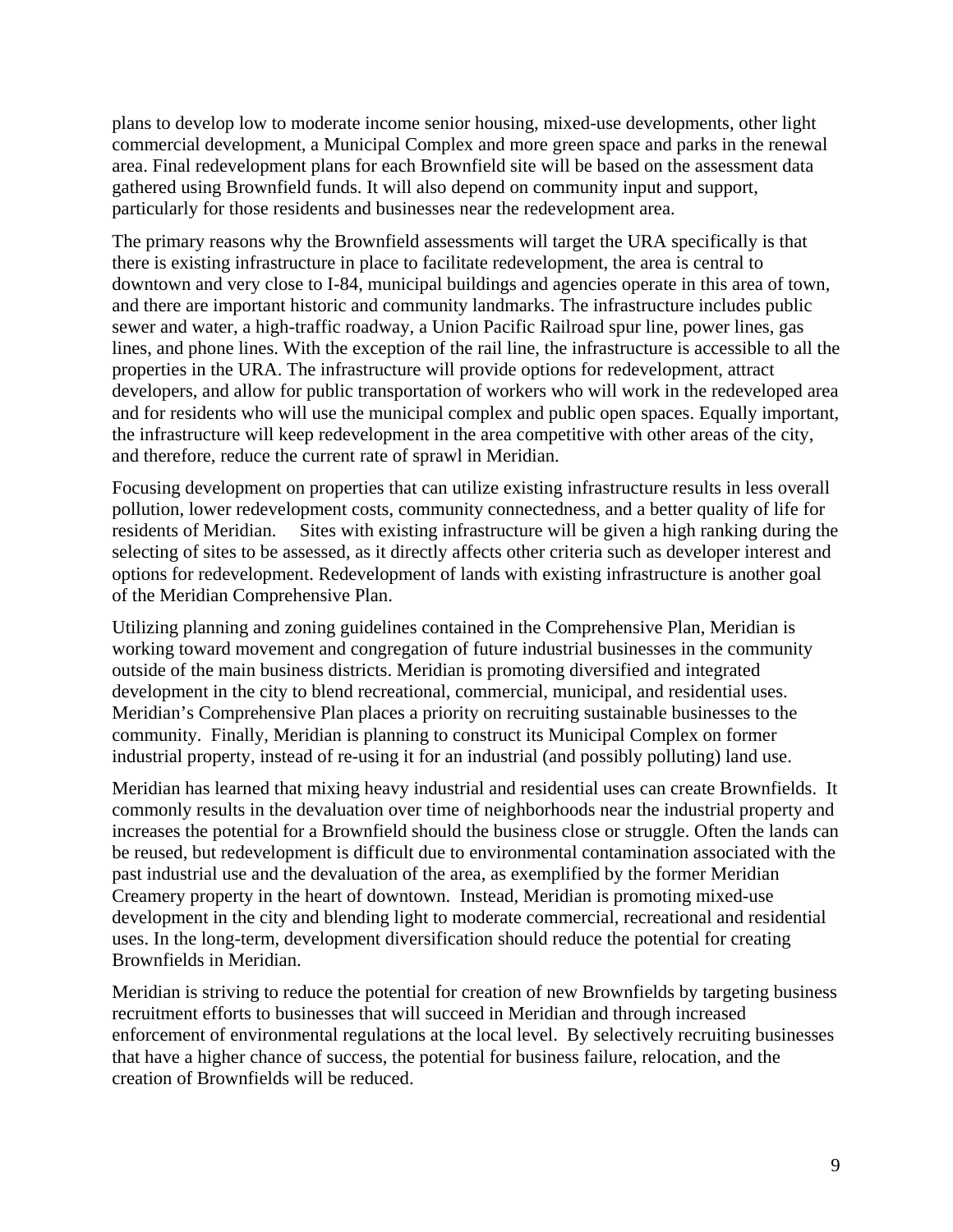Meridian will encourage a host of best management practices on Brownfields sites including: utilization of grey water recycling systems, installation of green roof storm water management systems, installation of native species storm water drainage buffer systems, installation of Energy Star approved appliances and associated hardware (light bulbs), use of passive solar design, and utilization of locally and sustainably produced building materials. Additionally, Meridian will encourage developers within the URA to participate in and adopt the building principals of the Idaho Chapter of the US Green Building Council (USGBC) in order to construct buildings that meet the Leadership in Energy and Environmental Design (LEED) standards. Meridian will work with architects and developers involved with the Idaho Chapter of USGBC when designing and constructing its future Municipal Complex.

#### **E. Creation and/or Preservation of Greenspace/Open Space or Nonprofit Purpose**

Meridian's Comprehensive Plan calls fir the identification of waterways, wetlands and other natural resources for preservation and the inclusion of greenbelts on or adjacent to these properties connecting to other parks and throughways such as irrigation canals and railroads with easements to be developed as greenbelt space. Meridian is devoted to preserving habitat, wetlands, and public open space and is prepared to coordinate open space conservation with land trust. Meridian has eight parks (65 acres) with five more under construction (75 acres).

Meridian's public facilities (City Hall, police station, etc) is being consolidated within the URD on an old Brownfields site. Demolition and remediation is underway with construction scheduled to be completed by the spring of 2008. In addition, Meridian plans to obtain ownership of at least twenty acres along the Union Pacific Corridor and develop a municipal complex. This complex will consist of city government buildings, public buildings (such as a community center and library), open space, and green space all within the same complex. Portions of the purchased property not used for public buildings and open space will be devoted to mixed use development complete with office, retail, and high density residential housing units.

All the planned redevelopment is located within the center of the Meridian urban renewal district and will be easily accessible to the proposed light rail system servicing the Treasure Valley. Plans have been completed for altering traffic in an effort to modify an existing road into a walking path eventually ending at the light rail depot. Addition of greenspace is included within the walkway plan. The light rail system would encourage the development of multi-family housing in the area because there will be an affordable public transportation system throughout the Treasure Valley.

Meridian is devoted to bringing affordable housing to this area of Meridian and encouraging the development of additional mixed use live/work/play developments within the URA through its Comprehensive Plan. Development of property in this manner will concentrate more residents in the downtown area where the majority of employment, government services, greenspace, and retail establishments exist. This will have a further benefit of slowing the sprawl into previously undeveloped land, much of which is still productive agricultural land. Slowing the sprawl into the suburbs by encouraging mixed use development downtown will preserve open space and prevent the type of disconnected, unplanned development that is currently plaguing Ada County in general and Meridian specifically. However, this type of development cannot occur without a sweeping and systematic assessment of Brownfield properties in Meridian's URA. Lack of assessment for downtown properties is directly contributing to sprawl and loss of green and open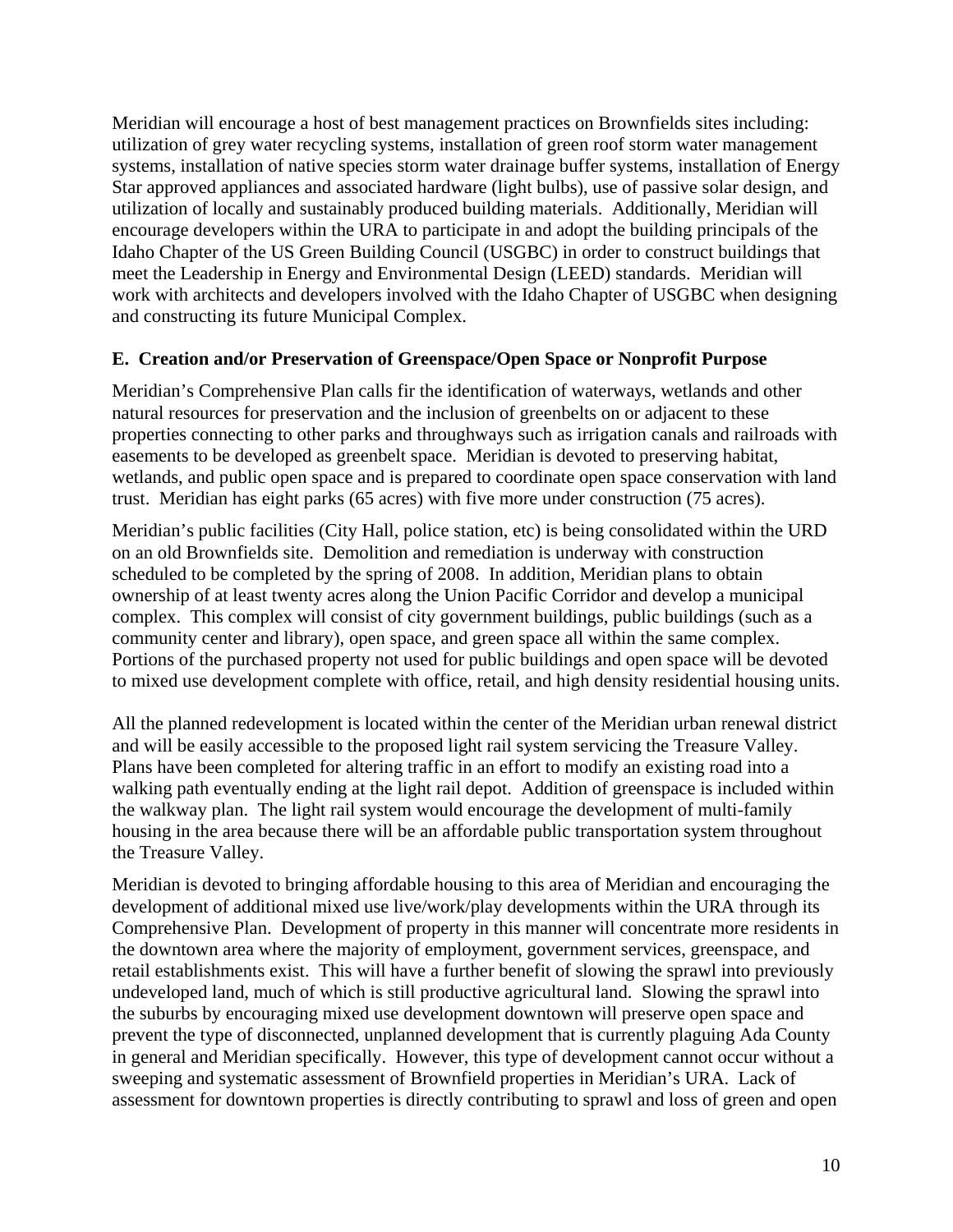space. By assessing properties in the URA, Meridian can bring former Brownfield properties into direct competition with formerly agricultural properties on the outskirts of town, providing the opportunity to preserve those spaces for non-profit use. As it stands in today's market, it is less expensive and financially risky to develop open space than it is to pay for an assessment and plan for cleanup of Brownfield properties prior to development. If this equation stays the same, Meridian will continue to sprawl. The proposed Program is designed specifically to combat the type of sprawl that has occurred over the last 10 years.

## **F. Pre-Award Community Notification**

.

1-4: Initially, plans to apply for the EPA Brownfields Area Wide Assessment Grant for petroleum and hazardous substance impacted properties were presented during the August 23, 2005 City Council Meeting. A representative from the Idaho Department of Environmental Quality (DEQ) attended the meeting and provided information to the City Council and the general public about state and federal Brownfields programs. Specifically, DEQ elaborated on the process and benefits of applying for an EPA Brownfields assessment grant. The City Council passed a resolution to apply for area wide assessment grants for petroleum and hazardous substances in the amount of \$200,000 each.

MDC include a public notification piece in its quarterly newsletter, announcing Meridian's intention to apply for the assessment grants. The newsletter was mailed to residents of Meridian the first week of December 2005. Additionally, Meridian published a public notice in the Valley Times and the Idaho Statesman, the local and statewide news publications, respectively, announcing the availability of the grant proposal for public comment. The notice contained information about the intent to apply, the amount of the grant request, the purpose of the grant proposal, where and how to access the proposal and make comments. Updated information was provided throughout the year and a letter soliciting review and participate was sent out to all residents and business owners within the Meridian Renewal District. Copies of the proposal were available to the public at the City of Meridian Planning and Zoning Department, Meridian public library, and on the MDC's website.

#### **G. Ongoing Community Involvement**

1 and 3. Meridian and its contractor will work closely with DEQ, EPA, and the project partners listed in item 4. of this section to develop an approved Community Involvement Plan (CIP). The following steps will be taken to involve the affected community: develop a CIP, name a public involvement spokesperson, create an information repository and information Web site which will be available to the public, create a list of stakeholders including local developers/lenders/real estate agents/neighborhood associations/ and other community groups, consult with local media to give them a timeline of important dates and notices specific to the grant program, advertise a public kick off meeting for the grant explaining the purpose of the grant and the meeting, solicit public involvement in developing the Brownfield inventory, distribute a fact sheet outlining the purpose and goals of the assessment program, distribute a questionnaire at the kick off meeting to solicit potential Brownfield sites for inclusion on the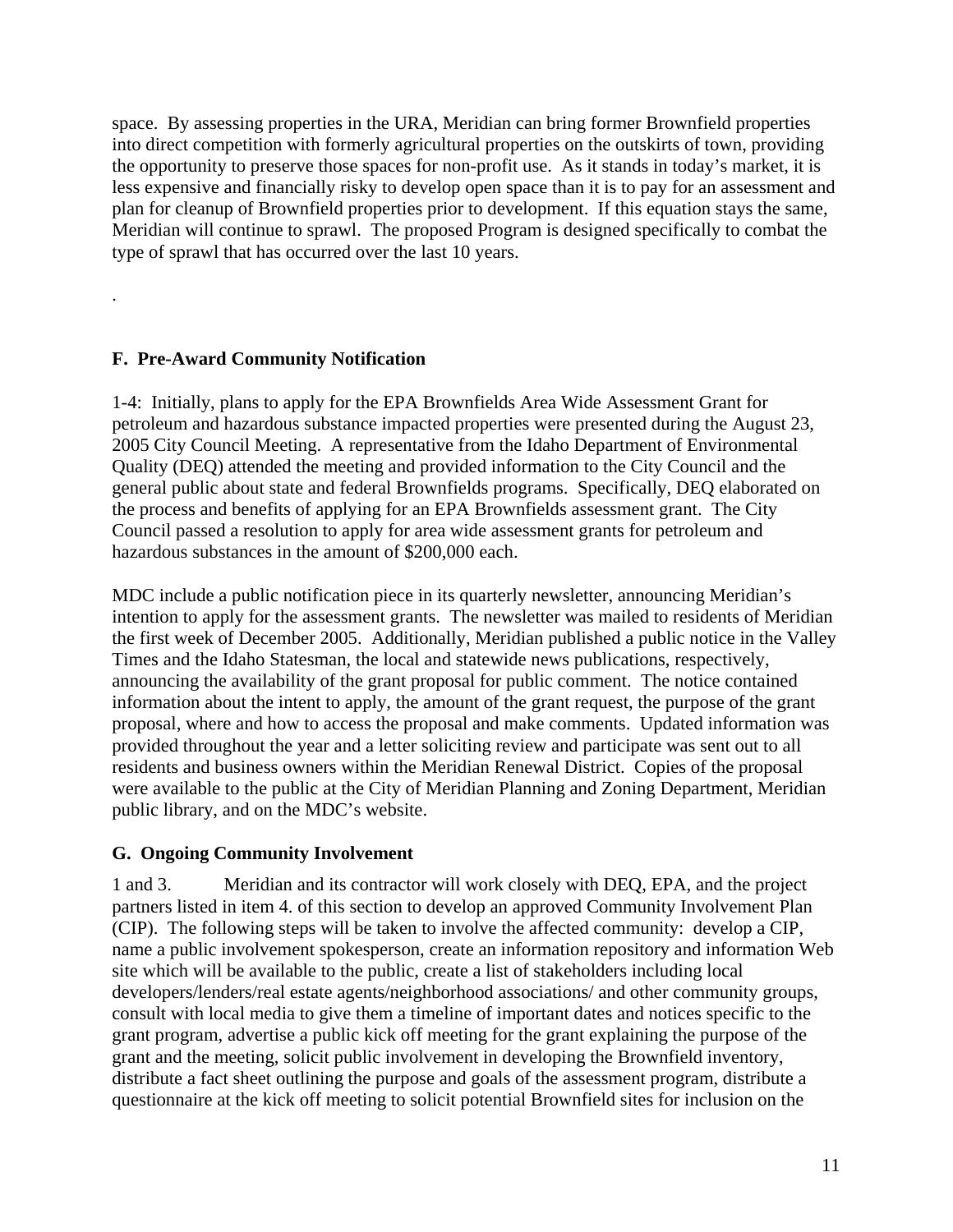inventory, communication of milestones in the local newspaper / city council meetings / and MDC quarterly newsletter which are direct mailed to the public, additional meetings and press releases to solicit stakeholder input into the prioritization of sites to be assessed / assessment and cleanup planning process, the use of follow up interviews to assess and address community concerns with regard to Brownfields, growth, and revitalization within Meridian, hold additional public meetings as necessary and at the close of the grant program, develop and distribute additional fact sheets as necessary to communicate progress, develop and distribute a final fact sheet at the close of the grant summarizing acres assessed, properties redeveloped, properties cleaned or ready to be cleaned up, and the economic benefit to date of the assessment program.

The City Council advertised its August 23 agenda which included the possible resolution to apply to EPA for a Community Wide Brownfields Assessment Grant. DEQ presented the various Brownfields funding opportunities at the meeting and the City Council passed a resolution to apply for the EPA grant. This resolution was recorded in the meeting minutes and posted on the Meridian Web page. DEQ also met with the Community Planning Association of Southwest Idaho (COMPASS) in August to discuss Brownfield funding opportunities and Meridian's intention to apply to EPA for an assessment grant. DEQ met with MDC in August to discuss these same issues and secure the support of MDC for Meridian's plan. MDC included an announcement about the pending grant application proposal in its quarterly newsletter which was distributed to all the residents in the URA via US mail. Additionally, Meridian published a legal announcement in the Valley Times and the Idaho Statesman (local and statewide news publications, respectively) detailing the intention to apply for the grant, the purpose of the grant, and explaining where and how to access a copy of the grant proposal for comment.

2. Meridian is actively involved with multiple partnerships at the local and state level. Meridian has a strong working relationship with the Idaho Department of Environmental Quality, Ada County Commissioners, the Ada County Highway District, COMPASS, and the Meridian Development Corporation. These organizations partner regularly with Meridian on such issues as land use planning, transportation corridors, preservation of air quality, preservation of surface and ground water quality, and economic development. These organizations, and others to be determined through the CIP process, will be invited to attend meetings and become a member of Meridian's Brownfield Advisory Committee, which will be formed prior to receiving EPA Brownfield Assessment Grant funds, should this proposal be funded. Other potential members of a Brownfields Advisory Committee could include landowners in the redevelopment area and members of local neighborhood associations and business associations. Prior to conducting assessment or cleanup activities on any potential Brownfield site, Meridian will inform the US Fish and Wildlife Service, the State Historic Preservation Officer, and any of the potentially impacted Tribal Historic Preservation Officers of its plans for assessment, cleanup, and redevelopment in order to provide notice and comment periods for these stakeholders as required by the ESA and NHPA.

3. Meridian's specific plans for communicating the progress of the project appear in item 1. above. In addition to these plans, Meridian plans on developing and distributing press releases to the local media at important mile stones in the grant work plan. Fact sheets will be developed and distributed at the start and conclusion of the Program at a minimum, with additional fact sheets to be developed at the completion of each phase of the Program. Fact sheets will be written at a sixth to eighth-grade reading level and distributed to residents within the affected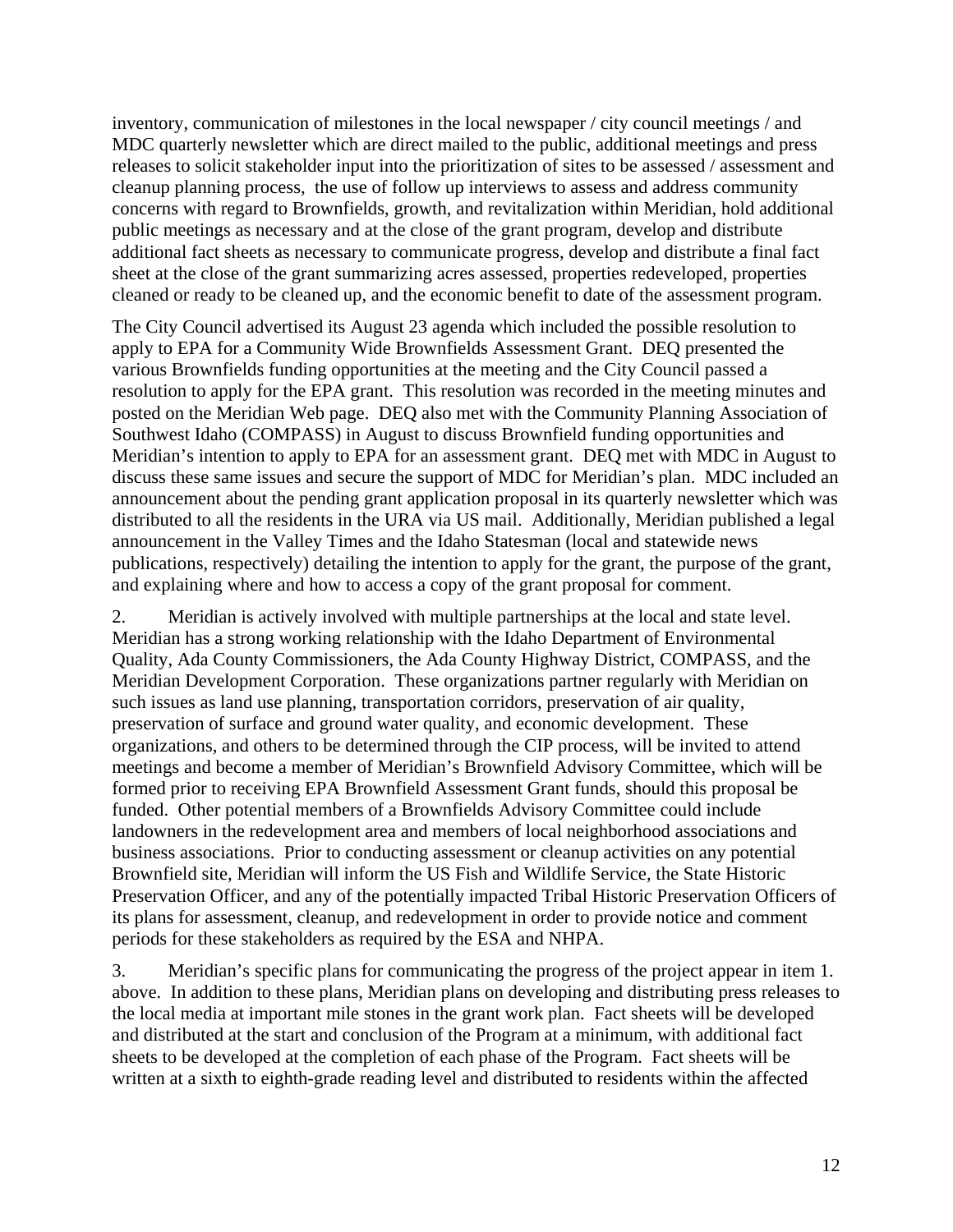community. Since there is a portion of the affected community that speaks Spanish as their primary language, interpreter services will be made available on request.

Meridian also plans on conducting interviews with interested members of the public and landowners in the target area via surveys, fact sheets, Internet (email and the Web site), and door-to-door if necessary in order to solicit questions and concerns about the assessment activities and how they are affecting stakeholders. A response summary to questions, concerns and comments from stakeholders will be developed as a fact sheet and direct mailed to respondents. Copies will be made available to the rest of the public upon request, distributed at public meetings, stored in the information repository, and displayed on the Web site.

For sites undergoing a Phase II assessment, Meridian will develop site-specific signage for the project detailing: the purpose and timeline of the assessment, where to go and who to contact for more information, the planned redevelopment of the site, and a Web site address for the assessment grant progress report. Meridian's contractor will be tasked with developing and maintaining the site signs as well as a Web site summarizing the overall progress of the grant as well as site-specific assessments.

4. The following community-based organizations are involved in this project:

## The Meridian Development Corporation

Clair Bowman, Director, (208) 887-6940 ext. 4

The Meridian Development Corporation (MDC) was formed in January 2002 to function as the redevelopment agency for the City of Meridian. The MDC consists of seven board members and several committee members. These members are dedicated to determining the local challenges and needs, and finding appropriate, community-based solutions. The MDC is in the process of creating a new and exciting downtown for Meridian, Idaho. MDC's goal is to plan and organize a high quality, multi-use environment for long term economic strength, versatility and social interaction, thereby providing the building blocks for a unique style of working, living, shopping and socializing in downtown.

#### Idaho Smart Growth

Elaine Clegg, Jon Barret, Co-executive Directors, (208) 333-8066

Idaho Smart Growth is a nonprofit organization dedicated to educating Idahoans about the consequences of current development patterns and the alternatives to those patterns and engaging them in activities that encourage thoughtfully planned development and exemplary development policies.

#### The Community Planning Association of Southwest Idaho (COMPASS) Matt Stoll, Executive Director, (208) 855-2558

As an association of local governments working together to plan for the future of the region, COMPASS members set priorities for spending federal and state transportation dollars over the next twenty years. The agency conducts this work as the metropolitan planning organization (MPO) for northern Ada County and Canyon County. is a widely respected forum that helps establish a healthy economically vibrant region offering people choices in how and where they live, work, play, and travel through the planning and support of a comprehensive multi-modal transportation system.

Meridian Chamber of Commerce Teri Sackman, Executive Director, (208) 888-2817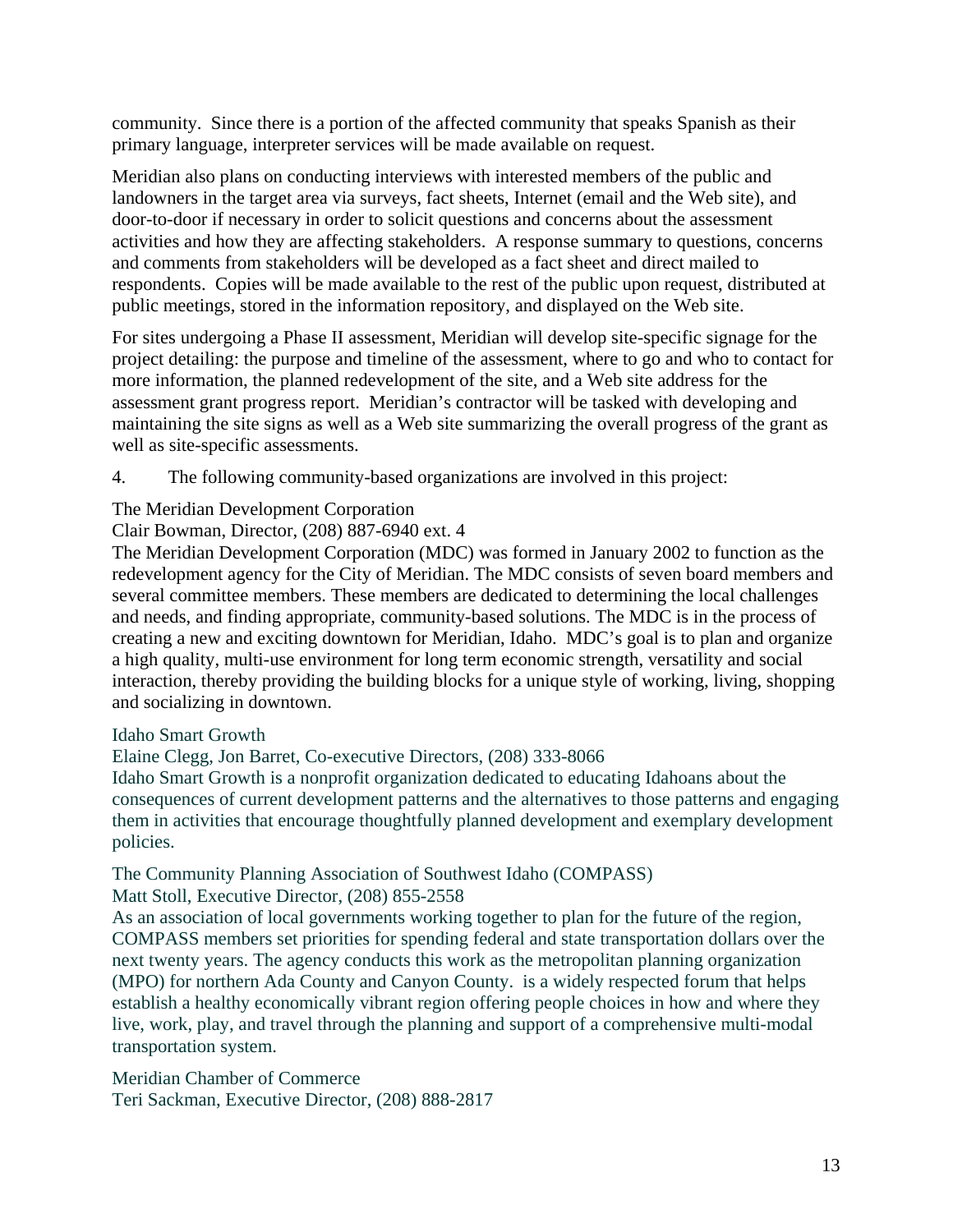Through active participation in local and regional partnerships, the Meridian Chamber maintains strong relationships with government, education and other business entities, in the areas of government, economic development, civic improvement and quality of life.

As the primary business organization in Idaho's fastest growing city, the Meridian Chamber of Commerce is an active participant in issues facing the business community.

Treasure Valley Retired Service Volunteer Program (RSVP)

Sharlene A. Brown, Volunteer Coordinator (208) 345-4357 ext. 275

Treasure Valley RSVP recruits seniors 55 and older for volunteer activities that impact the community.

With over 650 active volunteers, RSVP operates at Non-profit and public work sites serving seniors and the general public in nine counties in southwest Idaho, including Ada.

Sage Community Resources

Kathleen Simko, Executive Director, (208) 322-7033

Sage Community Resources (Sage) is a non-profit development organization with the mission of providing assistance and resources for communities in southwest Idaho to enhance their quality of life through collaborative leadership. Sage is an economic development association of the cities and counties of southwest Idaho. In addition to economic development Sage administers or is directly involved in: a revolving loan fund in the rural areas and a Microloan program in all ten counties, the Southwest Idaho Area Agency on Aging, planning and grant administration for our member counties, and submission of candidate Brownfields sites to the Idaho Department of Environmental Quality for assessment.

Reuse Idaho Brownfields Coalition

Pat Engel, Program Administrator, (208) 322-7033 ext. 234

The Reuse Idaho Brownfields Coalition (RIBC) is a seven member coalition including all six Idaho economic development districts and the Idaho Department of Environmental Quality. The mission of RIBC is to identify, inventory, assess, clean up, market, and redevelop Brownfields in Idaho. RIBC obtained a \$3,000,000 Brownfields Cleanup Revolving Loan Fund from EPA for use in cleanup planning, remediation, and risk analysis at eligible Brownfield properties.

Environmental Science and Public Policy Research Institute (ESPRI)

Boise State University

Sarah Bigger, Associate Director, (208) 426-1009

ESPRI serves as an independent and objective resource to aid informed public policy development and decision making through the utilization of science, technology and policy analysis. Sarah Bigger has policy experience with RCRA, CERCLA, and numerous other federal regulations.

Valley Regional Transit Executive Director Kelli Fairless – 208-846-8547 ext. 4212

Environmental Health Education and Assessment Program, Bureau of Community and Environmental Health, Division of Health, Idaho Department of Health and Welfare Jim Vannoy, Manager, (208) 334-4964

The Environmental Health Education and Assessment Program (EHEAP) conducts health consultations and health assessments for communities located on or near contaminated sites. It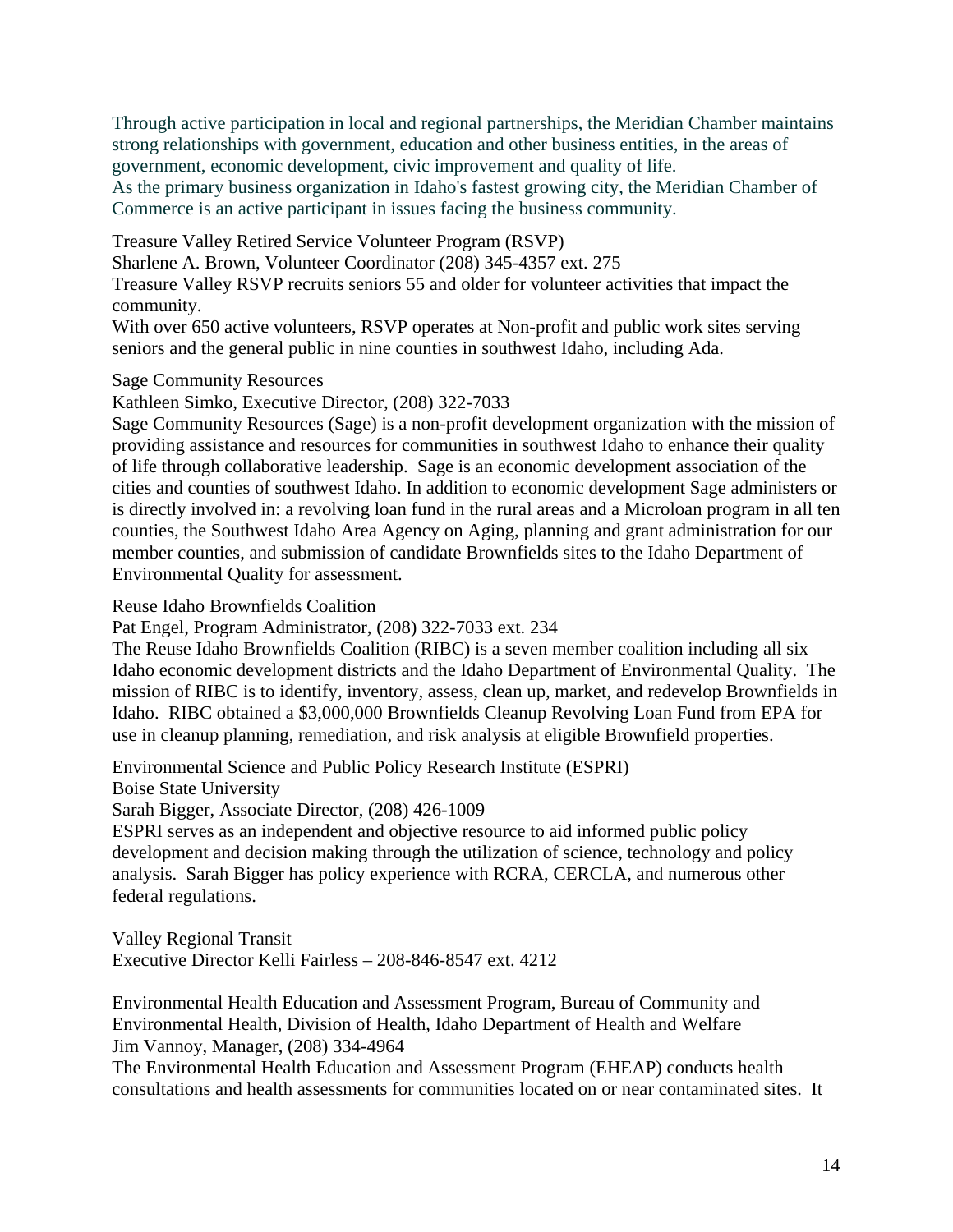seeks to involve community members in planning, implementing, promoting, and evaluating environmental health education activities in order to protect public health. EHEAP staff consists of a program manager, a toxicologist, a health educator, and support staff that are responsible for assessing human health risks associated with exposure to toxic substances in Idaho's environment and educating the public about environmental health risks and ways to prevent exposure.

### **H. Reduction of Threats to Human Health and the Environment**

1. Assessment grant funds will be utilized to address portions of a comprehensive Brownfield assessment program including education, inventorying, site selection, assessment, cleanup planning, remediation certification, and redevelopment. One of the goals of the overall program is to ensure that residents of, workers in and visitors to Meridian are not exposed to environmental contaminants contained on or beneath Brownfield properties. Another goal is to mitigate potential threats to the environment from contamination on or beneath Brownfield properties. Funds from this grant will be used to assess sites in order to confirm the absence, or confirm the presence (type, extent, and magnitude) of contamination in all site media (air, soil, and water). The URA was used for industrial and commercial purposes, and as such, there is a high likelihood of finding soil and possibly groundwater that contains hazardous substances. In fact, the Meridian Creamery TBA documented soil and surface water contamination from up gradient, unknown sources. Assessment and remediation of contamination at these sites will directly improve the environment and reduce future environmental threats by determining the exposure pathways and potential receptors to contamination and the cleanup necessary to protect human health. Ultimately, source removal, elimination of exposure pathways, institutional controls, or land use restrictions may be necessary to protect human health on these sites.

A key to identifying site contaminants is a strong assessment plan. Meridian's contractor will submit QAPP's for each proposed site assessment to EPA after submitting the QAPP's to DEQ for comment. On large or complex sites, it may be appropriate to utilize the Triad approach to site assessment as this approach yields real time data which can be used to modify the assessment plan in the field. DEQ has developed a list of common contaminants associated with various business activities. Meridian will utilize this list when preparing to assess sites in order to analyze site media for the proper suspected contaminants. EHEAP developed a list of potential health effects for the contaminants found on DEQ's list of contaminants. If contaminants are found at assessed Brownfields sites, Meridian will utilize elements of the CIP to solicit health concerns of those residents living on or near the contaminated properties. EHEAP will provide health education for affected residents as necessary.

Upon detection of measurable amounts of contaminants at a Brownfield site, Meridian's contractor will conduct a risk analysis using DEQ's REM software to determine if the risk associated with the contamination meets initial default target levels (IDTL) developed by DEQ. If site contamination levels meet IDTL's, Meridian will supply the results to DEQ and ask for a "no further action letter" for the site. If not, Meridian's contractor will conduct additional risk analyses, taking into account the type, extent, and magnitude of the contamination, the levels detected in affected media, potential exposure routes, receptors, and proposed land use. If this second level of risk analysis poses no unacceptable risk to human health and the environment, the project may be cleared for redevelopment with the use of institutional controls or a redesigned site use plan that uses construction techniques to cut off contamination from potential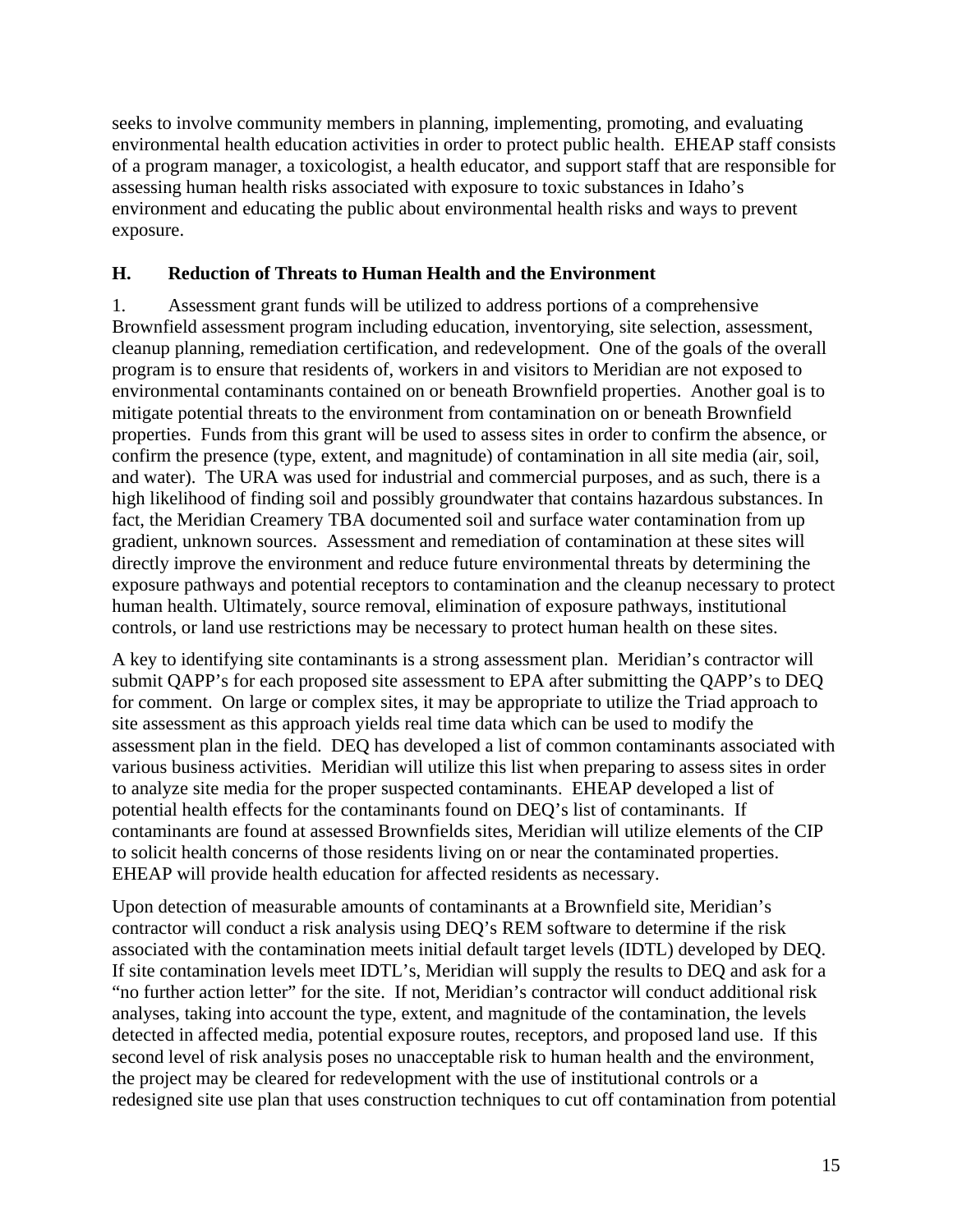routes of exposure. If the risk to human health and the environment is unacceptable, an ABCA will be prepared for the site and made available for public comment.

Indirectly, this grant will help to facilitate the development of a light rail system in the Treasure Valley. This system will ultimately reduce the number of vehicles on the road in turn improving the overall air quality of the Valley.

2. Meridian works closely with DEQ, Central District Health Department (CDHD), and the Idaho Division of Health's EHEAP. All three agencies are tasked with protecting human health and are well versed in the fate, transport, and ecologic and health effects of exposure to environmental contamination. CDHD is the front line of public health protection in Ada County protecting the public health through inspections and regulation of private drinking water systems. Jim Vannoy of EHEAP and Rob Howarth, the director of Environmental Health and Emergency Preparedness at CDHD have committed to providing health assessment, health consultation, and health education as necessary in support of this project. EHEAP works under a grant from the Agency for Toxic Substances and Disease Registry (ATSDR) which provides the funding for community health consultations and public health assessments for people living on or near contaminated sites. EHEAP has agreed to include Meridian's Brownfield Program in their 5 year work plan and has agreed to conduct health consultations as requested and as necessary.

DEQ developed a risk based approach to addressing environmental contaminants at Brownfields (and others) sites. DEQ's REM takes contaminant concentrations, exposure pathways, receptors, sensitive populations, media, land use, and other variables into consideration when generating a risk analysis for a contaminated site. DEQ personnel are experienced in accounting for environmental and human health risk from site contaminants as well as the design, implementation, and monitoring of remediation techniques to treat or remove site contaminants. Bruce Wicherski, manager of DEQ's Voluntary Cleanup Program (VCP) has agreed to assist Meridian with site risk analysis, cleanup planning, and land use planning in order to decrease environmental and public health threats due to site contamination. Meridian will encourage owners or prospective purchasers of contaminated sites to enter in to DEQ's VCP program. The VCP program works with contaminated property owners to plan site remediation, conduct remediation, monitor site conditions post-clean up, and certify that cleanup is complete. For sites where some contamination is left in the impacted media, the VCP can require institutional controls to protect the environment and human health. Elimination of the potential for contaminants to migrate or to come into contact with humans can often be accomplished through careful planning and institutional controls. The VCP requires an analysis of cleanup options and a 30-day public comment period. Additionally, institutional controls enacted on properties participating in the VCP are tracked in DEQ's remediation database.

#### **I. Leveraging of Additional Resources**

1. Meridian will continue to devote staff time to working with our Brownfield partners to identify, inventory, and find funding mechanisms (DEQ, EPA TBA, RIBC RLF) for assessment, cleanup, and redevelopment (CDBG, HUD, etc.). In the past, Meridian has devoted staff time to developing Brownfield grant applications and providing oversight for Brownfield assessments within the URA. Meridian is prepared to earmark funds generated through Tax Increment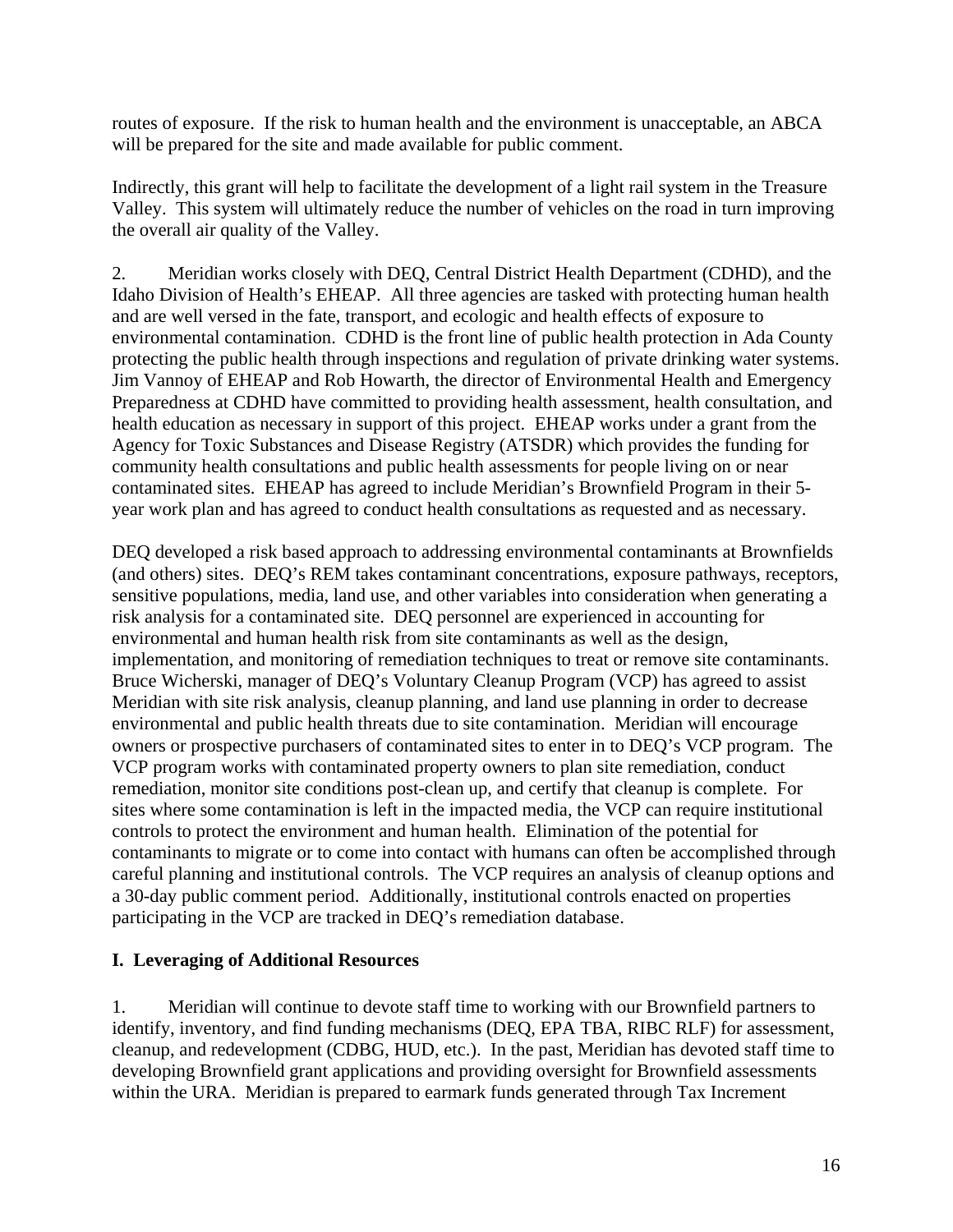Financing (TIF) and parking to fill in any funding gaps in our Program. Additionally, MDC is currently formulating a grants program intended to establish a pool of grant money (funded by TIF) that is targeted to assessing and upgrading properties in the URA. Property owners within the URA boundaries will be eligible to apply for these grants once the program is established.

2. Meridian has in place the following potential sources of leveraged funds in addition to those listed in item 1. above:

- Historic Tax Credits These credits are available to developers who retain the character of a historically designated structure. Some developers are willing to take on a Brownfield project on a historic property if they can recoup some of their environmental expenses through tax credits. Some of the Brownfield sites in the URA have a historical context and may be available for this credit.
- Industrial Revenue Bonds Meridian has the ability to issue industrial revenue bonds for new industrial projects such as the revitalizing of an old industrial area.
- Certificates of Participation These are utilized when public facilities (such as the proposed Municipal Complex) are built and financed by a private developer who then leased the property back to Meridian.
- Home Program This is a HUD program administered by a city that subsidizes new construction or other special housing needs. Meridian wishes to begin this program in the URA to develop affordable housing opportunities for residents.
- Community Development Block Grant These funds can be used for community development or low-income housing and fits perfectly with Meridian's plans for the URA.
- Economic Development Authority Grants These grants are for communities that have unemployment rates above the national average and per capita income below the national average. Meridian does not qualify for these grants at this time, but if demographics change, the city will take advantage of this program.
- Surface Transportation Program This program provides grants for demonstration project or alternative modal transportation routes to enhance air quality and ease traffic congestion. COMPASS traditionally applies for these grants and is a partner in Meridian's Brownfield Assessment Program.

Additionally, DEQ is developing a manual that lists all potential Brownfield funding sources (assessment, cleanup, and redevelopment) within the country (Federal, state, and local level) whether they be private, government, or non-profit. Meridian was promised a copy of this funding guide and plans on utilizing it for Program funding needs.

# **J. Programmatic Capability**

1. Meridian will devote staff time in its Planning and Zoning Department to the proper management of this grant, including: developing an approved workplan, negotiation of a cooperative agreement with EPA, drafting of a request for proposal for contractor services, start up/quarterly/close out reporting, providing staff and facilities for public meetings and other outreach meetings, development of a CIP in conjunction with our contractor, and if necessary contracting Sage Community Resources to assist with grant management activities. Meridian enters into contracts with outside firms on a regular basis for a variety of city functions. The city government departments maintain oversight of all contracts and reporting obligations. Meridian